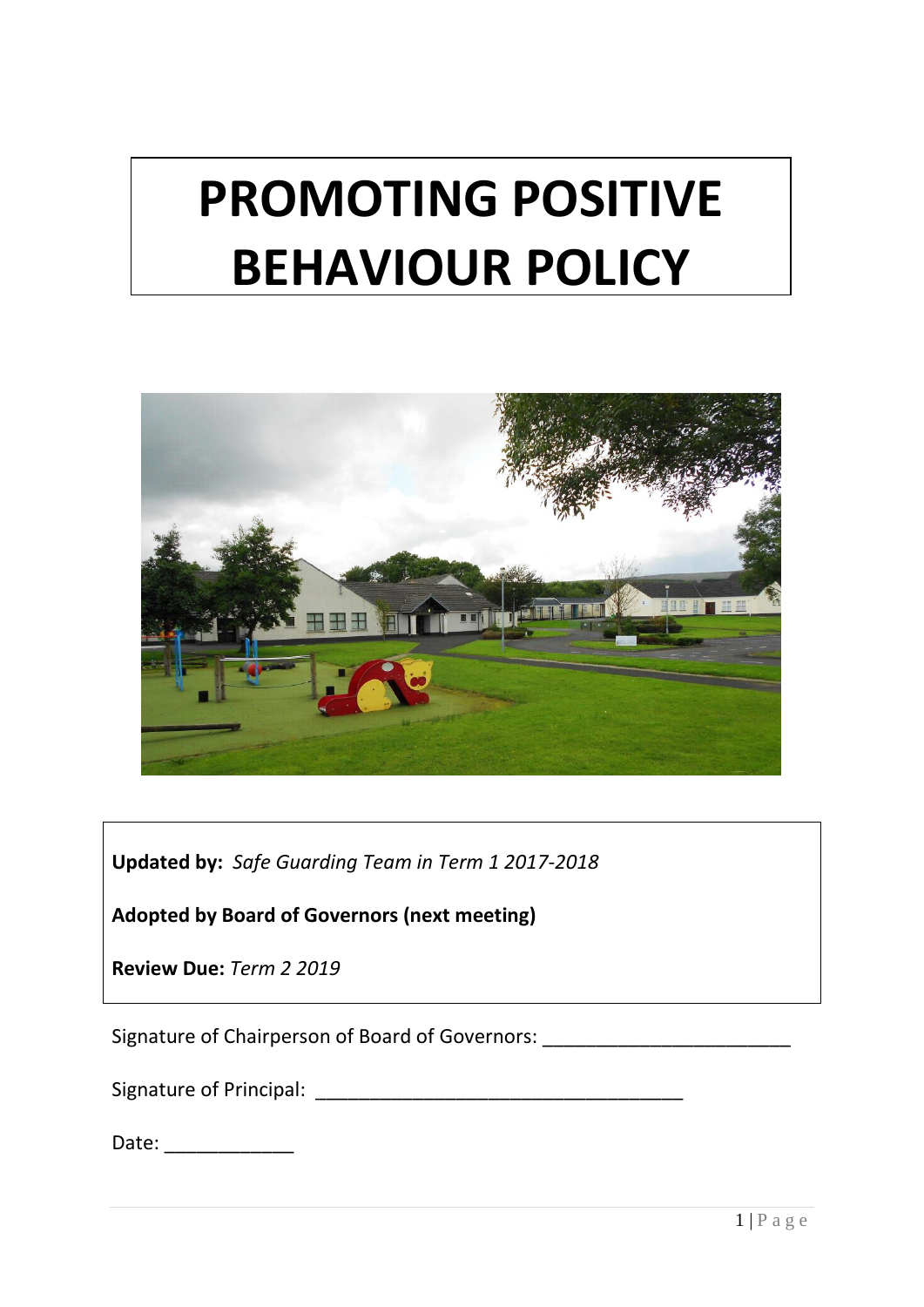## **St. Brigid's Primary School, Tirkane / Bunscoil Naomh Bríd**

*"Good behaviour keeps pupils safe, reduces stress for teachers and contributes to a welcoming and caring environment in which pupils can develop as people and both pupils and teachers can do their best work."* 'Pastoral Care in Schools: Promoting Positive Behaviour' DENI 2001

#### **Positive Behaviour Policy**

At St. Brigid's Primary School, Tirkane / Bunscoil Naomh Bríd our positive behaviour policy is based on a whole school approach and is clearly understood by the entire school community. This helps us to create a friendly, encouraging, secure, supportive, orderly and positive environment in which children can learn and develop. As children grow they learn about what is acceptable and unacceptable and gradually begin to take responsibility for their own behaviour.

Pupils are encouraged at all times to behave in an appropriate way, to respect the views of others and to be considerate at all times.

The emphasis on praise and reward is an essential part of our philosophy. However, sanctions are available for unacceptable behaviour and will be implemented as required. Parents are made aware of all school rules and their support and understanding is of great importance.

In St. Brigid's Primary School, Tirkane / Bunscoil Naomh Bríd Positive Behaviour is rewarded and praised at all times. We pride ourselves on the good behaviour of the children who attend this school.

The foundation of this policy is built upon the establishment of good relationships between pupils and teachers which can only be achieved by positive, stimulating teaching and learning being experienced by all children across the school.

It is the aim of this policy

- Promote and encourage positive behaviour in all pupils.
- Raise the self-esteem of all pupils.
- Create an environment where all pupils are praised and rewarded for their efforts.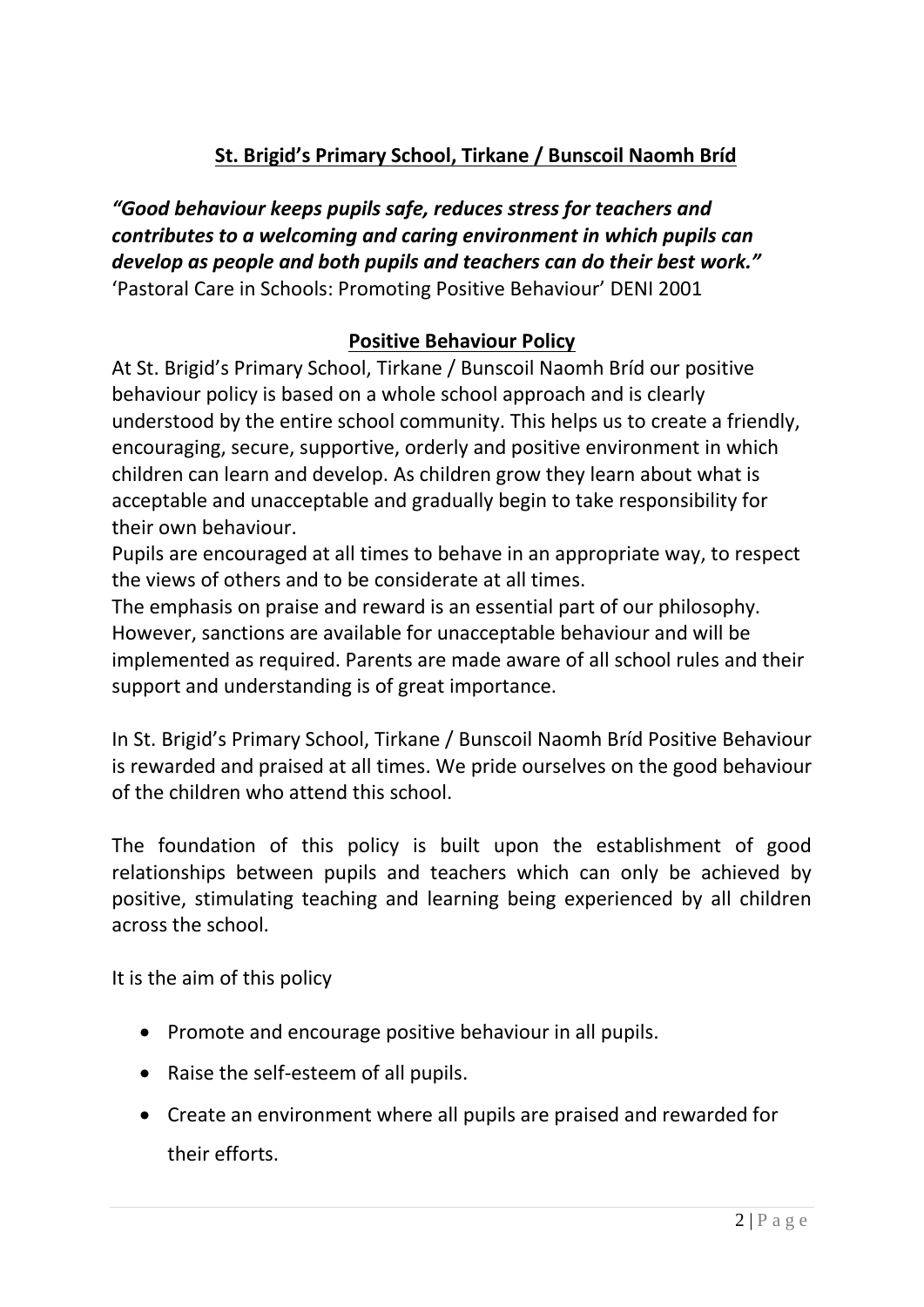- Ensure a consistent well-structured approach to Positive Behaviour Management
- Involve pupils in the management of their own behaviour.
- Adopt an agreed set of rules and principles which govern positive behaviour.
- Involve parents as partners in the promotion and adoption of positive behaviour management.

The Role of all Staff – teaching and non-teaching

Staff will:

- be good role models:
- create a safe and pleasant environment both physically and emotionally;
- form positive relationships with all stakeholders;
- recognise and value the strengths of all children;
- treat all children fairly and with respect;
- use positive rather than negative language to communicate expectations and feedback to pupils;
- praise or reward disrupting pupils as soon as acceptable behaviour is observed.

All staff will endeavour at all times to promote positive behaviour in all our pupils. We will expect good behaviour and have high standards for good behaviour. All staff will reward and acknowledge good behaviour. We will use a variety of methods to promote and reward good behaviour which will in turn raise and encourage high self-esteem in all our children.

- Reward System
- Pupil of the Week Award
- Names displayed in the foyer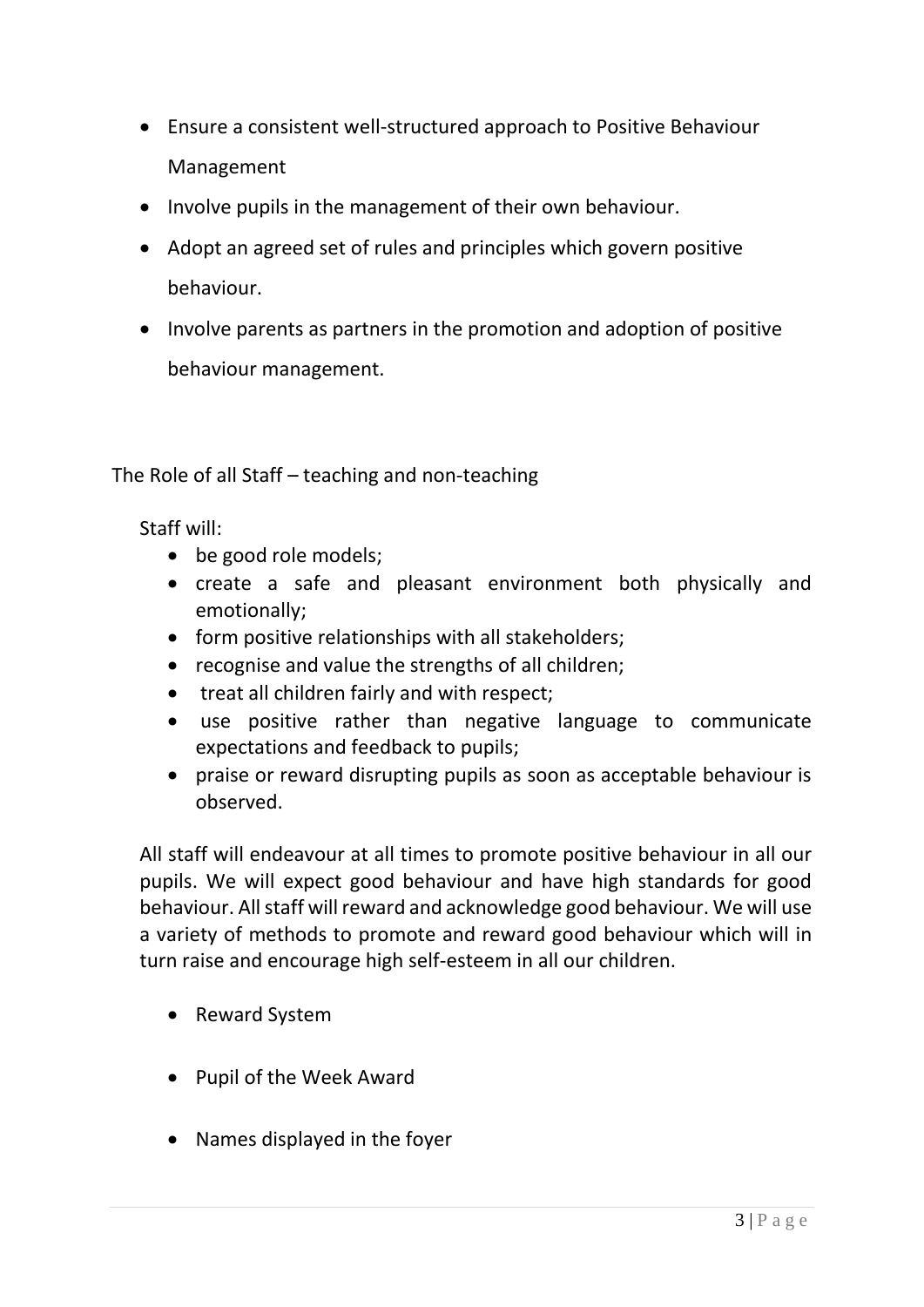- Stickers and incentives given to children
- Circle Time
- Opportunities given to children so that they can succeed
- Class assemblies to celebrate children and their achievements
- Children's achievements outlined at Parent teacher meetings
- Visiting another teacher or Principal for praise and reward
- Trips and outings
- A homework pass
- Children's work marked consistently and fairly with positive comments

In St. Brigid's Primary School, Tirkane / Bunscoil Naomh Bríd we ensure that the rights of all are protected but also understand that with certain rights come responsibilities.

#### **Pupils have the right to:**

- Be valued as members of the school community;
- Get help when they seek it, whether with their work or with bullying or personal worries, and have a sympathetic audience for their ideas and concerns;
- Make mistakes, and learn from them;
- Be treated fairly, consistently and with respect;
- Be taught in a pleasant, well-managed and safe environment
- Work and play within clearly defined and fairly administered codes of conduct;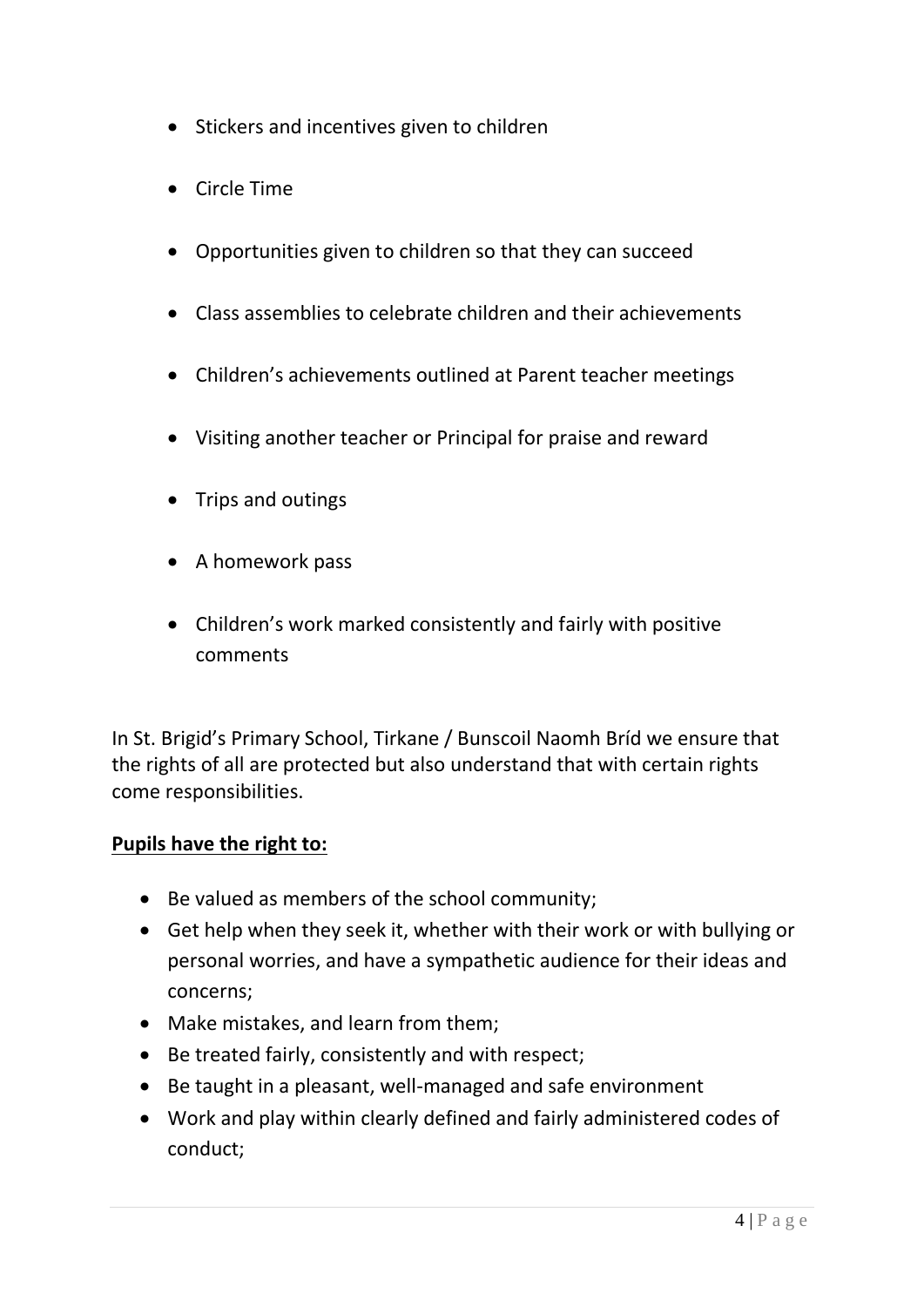- Experience a broad, balanced and suitably differentiated curriculum, and to have any special learning needs identified and met;
- Develop and extend their interests, talents and abilities.

#### **Pupils have responsibility to:**

- Come to school on time, with homework done, and suitably equipped for the lessons in the day ahead;
- Respect the views, rights and property of others, and behave safely in and out of class;
- Co-operate in class with the teacher and with their peers;
- Try the best they can in class;
- Be familiar with and follow school rules;
- Seek help if they do not understand or are experiencing difficulties;
- Speak to other pupils and staff in a respectful and kind manner;

#### **Parents have a right to:**

- A safe, well managed and stimulating environment for their child's protection;
- To have their enquiries and concerns dealt with sympathetically and efficiently;
- Be informed promptly if their child is ill or has an accident, or if the school has concerns about their child;
- Be well informed about their child's progress and prospects;
- Be well informed about school rules and procedures;
- A broad, balanced and appropriate curriculum for their child;

#### **Parents have a responsibility to**:

- Ensure that their child attends school regularly and arrives on time.
- Be aware of school rules and procedures, and encourage their child to abide by them;
- Show an interest in their child's class work and ensure all homework is completed.
- Act as positive role models for their child in their relationship with the school;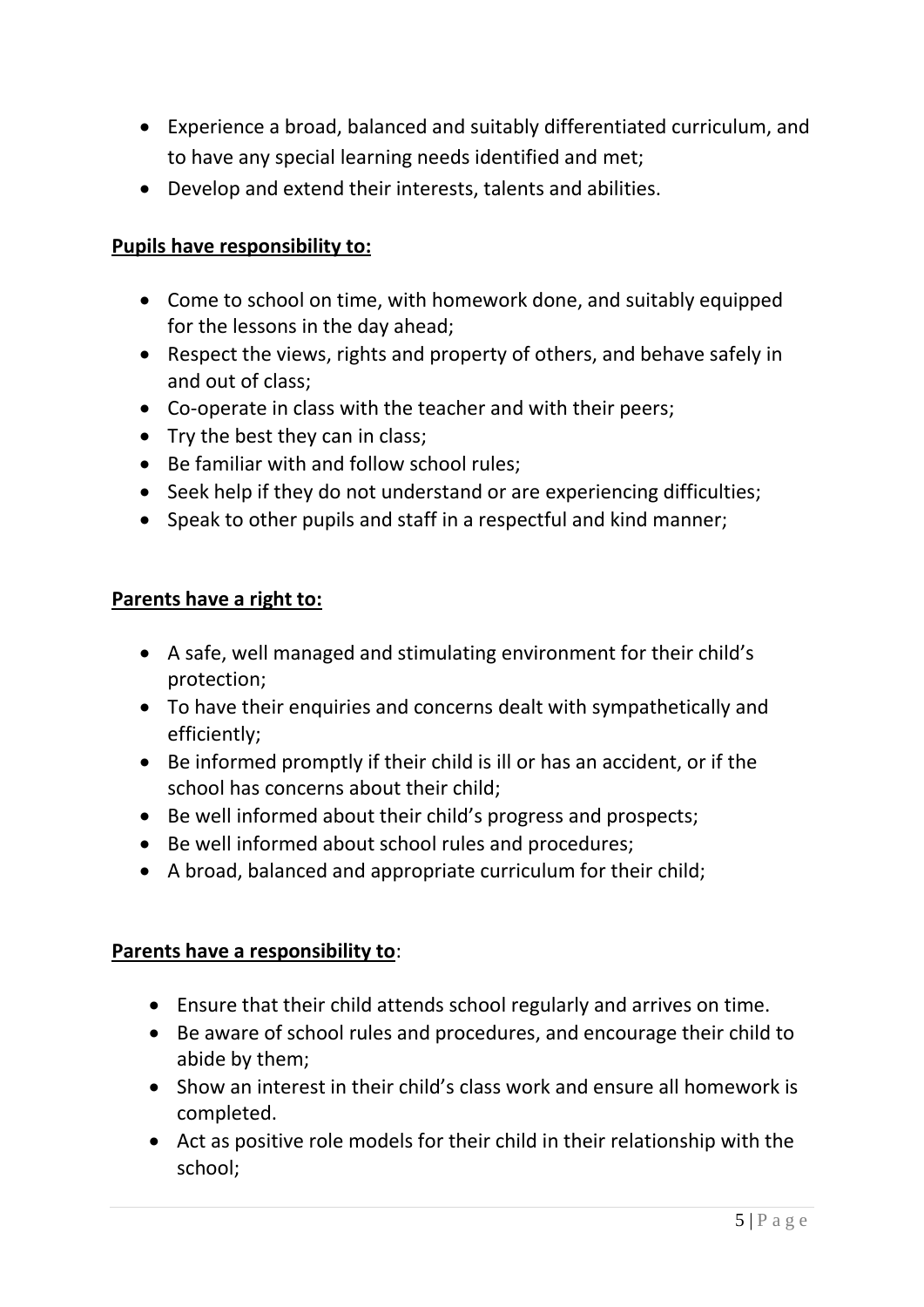- Ensure uniform/ belongings are clearly named.
- Attend planned meetings with teachers and support school functions;
- Follow appropriate procedures for meeting with teachers e.g. making an appointment with the class teacher;
- Provide the school with all the necessary background information about their child, including telling the school promptly about any concerns they have about school, or any significant change in their child's medical needs or home circumstances.

#### **Teachers have a right to:**

- Work in an environment where the rights of all are respected;
- Express their views
- To play a constructive role in policy making;
- A suitable career structure and opportunities for professional development;
- Support and advice from senior colleagues and external bodies;
- Expect support from parents in dealing with issues regarding behaviour and in supporting their child's learning;

#### **Teachers have a responsibility to:**

- Behave in a professional manner at all times.
- Provide a challenging, interesting and relevant curriculum
- Be consistent, fair and to treat all children with respect and understanding
- Expect high standards and to praise pupil's effort and achievement
- Be sympathetic, approachable and alert to pupils who are experiencing difficulty.
- Identify and seek to meet pupils' special educational needs through the SEN Code of Practice;
- Share with the parents any concerns they have about their child's progress or development;
- Reward good behaviour in and out of classroom

#### **Promoting positive behaviour in the classroom**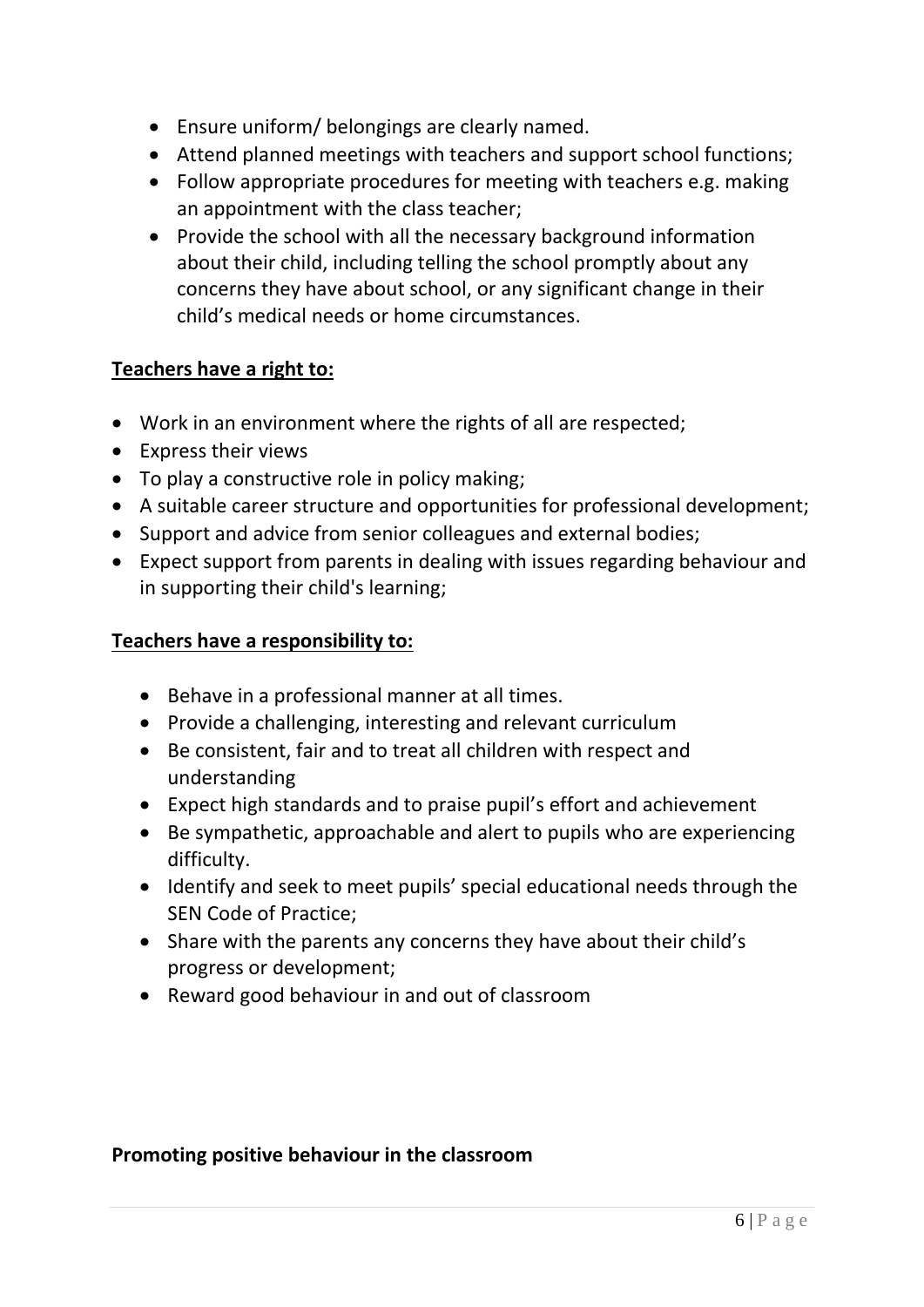All teachers aim to develop a classroom atmosphere that is conducive to positive behaviour. From Year 1 upwards children are encouraged to understand the school and classroom rules.

#### **The Golden Rules in our school**

| We are gentle         | We don't hurt others                                   |
|-----------------------|--------------------------------------------------------|
| We are kind & helpful | We don't hurt anybody's feelings                       |
| We listen             | We don't interrupt                                     |
| We are honest         | We don't cover up the truth                            |
| We work hard          | We don't waste our own or others time                  |
|                       | We look after property We don't waste or damage things |

Teachers use a variety of strategies to promote and reward good behaviour.

#### **Praise**

Praise can be given in many ways and, without any attempt to put this into a value order, might include the following:

- a quiet word or encouraging smile
- a written comment on pupil's work, or in a more detailed way picking out specific points or ideas that gave pleasure;
- a visit to another teacher to share positive attitude / work / effort
- Visit to the Principal for commendation, e.g. a written comment or star;
- Golden Time- special time for child's/ children's preferred activity
- some system of merit awards, e.g. 'Pupil of the Week' or awarding a star to the class' star chart;

#### **In the Classroom**

- actively recognising children's different abilities and matching tasks to those abilities so that pupils regularly achieve success;
- the recognition and encouragement of children's individuality and the importance of self- esteem;
- to make lessons enjoyable and challenging with an approach which is sufficiently flexible to encourage children's contributions;
- the use of positive rather than negative language to communicate expectations and feedback to pupils;
- Praise the child behaving well and thereby encourage conformity from the other pupils;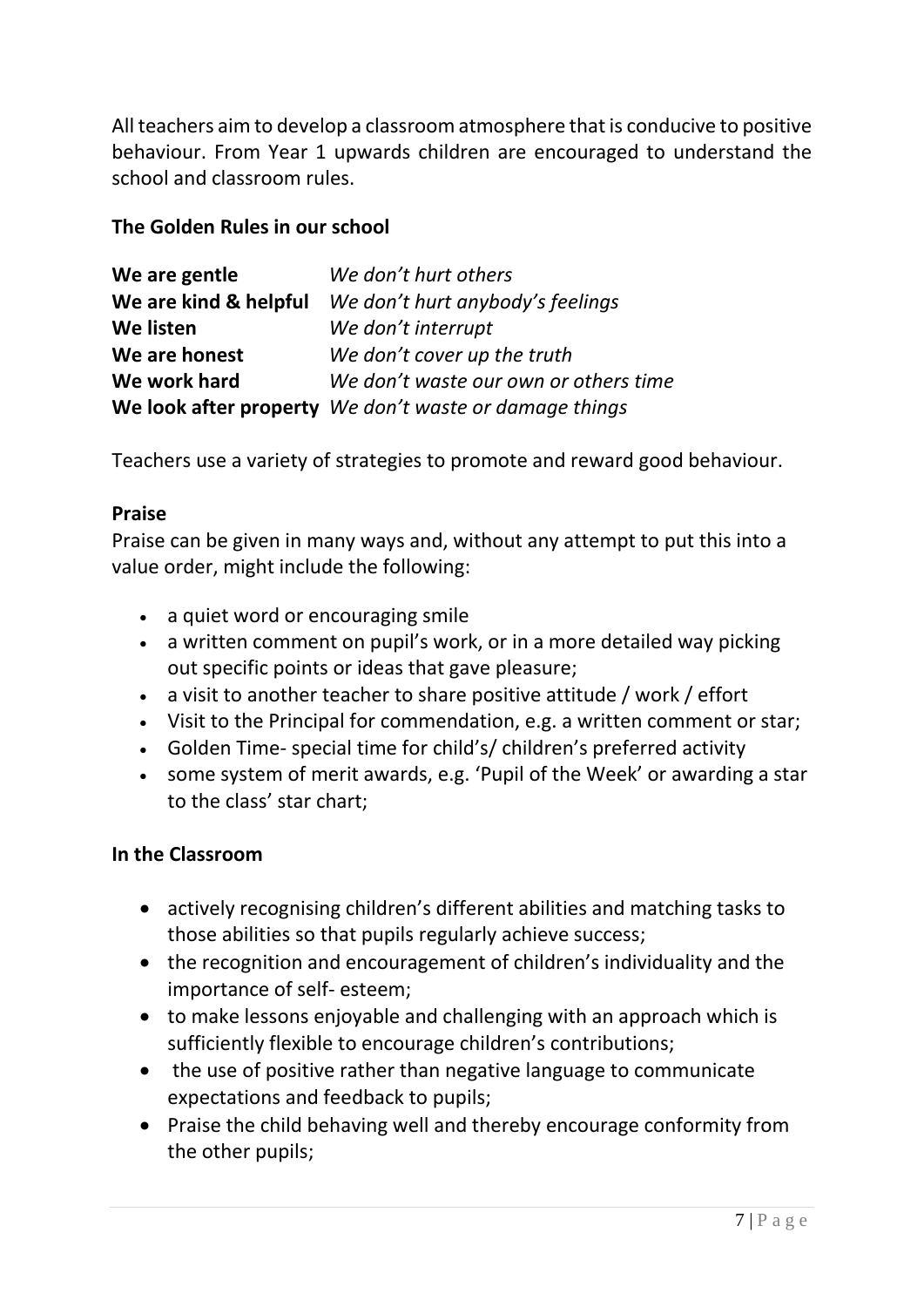- giving regular praise and encouragement to pupils, particularly to disruptive pupils as soon as acceptable behaviour is observed;
- he establishment of a small number of classroom rules which should be developed and discussed with pupils to encourage ownership.
- Star charts / booklets within classroom

#### **Positive Correction**:

Express correction in a positive phrase – telling what to do rather than what not to do!

Some examples are:

#### **Negative Correction Positive Correction**

Stop fidgeting **Hands** are still Stop running Walk Stop shouting out **COVID-10** Quiet voices

Don't push **Hands** by your side

#### **Outside the classroom**

Almost every visitor to our school comments on the warm and happy atmosphere which they experience. To sustain such an atmosphere, we are very clear about our expectations for pupil conduct in and around the school. We expect pupils to be polite and courteous to each other, to teachers, to other adults working in the school and to all visitors. Simple courtesies such as holding a door open for others, saying 'good morning' or just a smile can make a positive impression. Teachers and adults endorse and reward such behaviour.

#### **Behaviour**

We expect pupils to engage in non-violent, non-aggressive, behaviour always. We exercise a zero-tolerance towards bullying of any kind.

Use of foul or abusive language is unacceptable.

Slurs or inappropriate comments are unacceptable (I was only joking is not accepted as a defence)

It is explained clearly to children that if someone does hit them or verbally abuse them, they must not retaliate. Rather, they must inform a supervisor or teacher. We are obliged to teach children non-violent, non-aggressive means to resolve conflicts. Pupils are informed that retaliation may well lead to a sanction against them, even if they were not the instigator of the problem.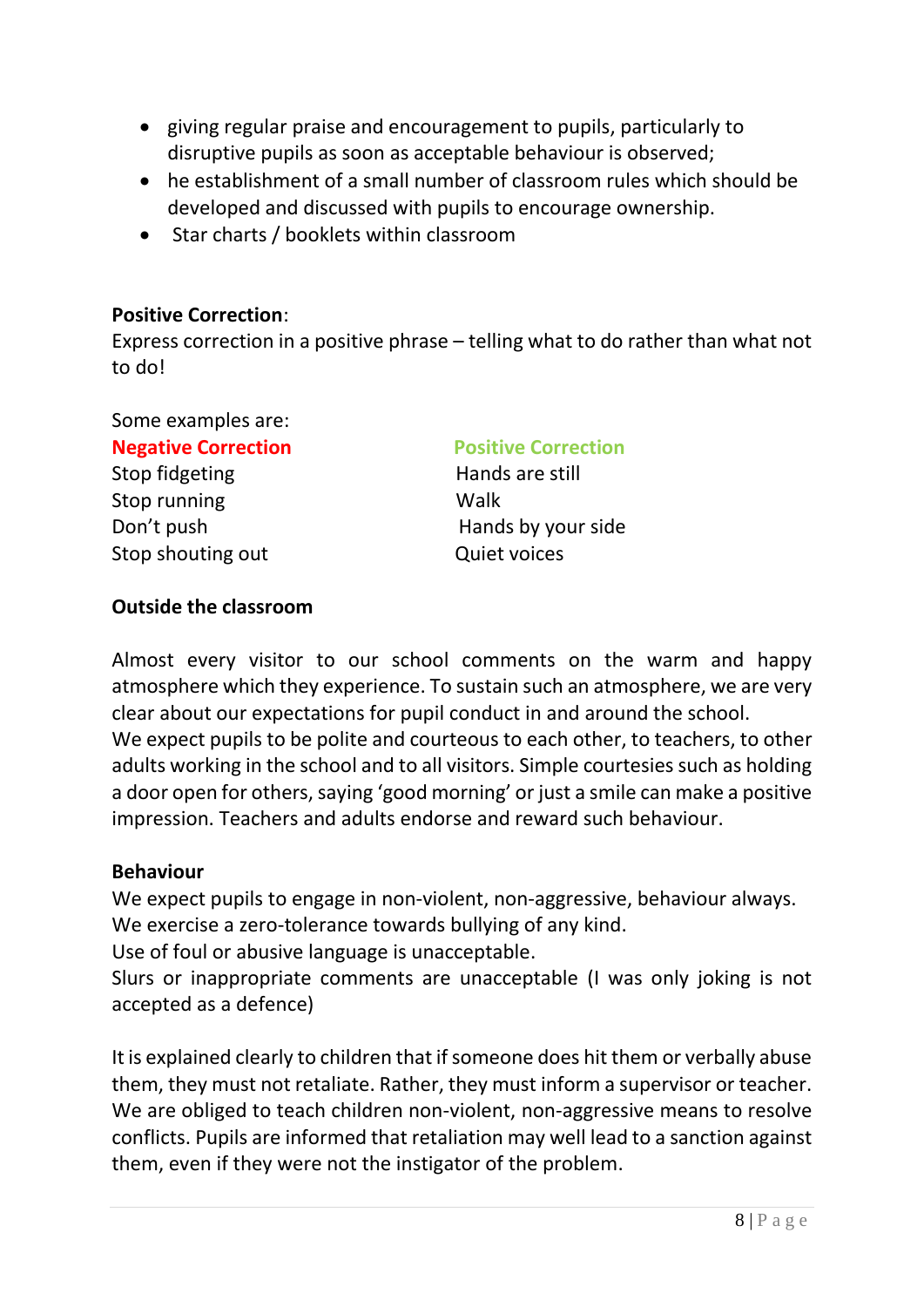We believe that inappropriate behaviour should be dealt with fairly and consistently by a range of strategies and consequences related to the behaviour.

A sanction may be necessary at times to focus a child's thinking and to demonstrate to others that certain behaviour has been unacceptable. Appropriate sanctions will be applied according to the nature of the offence; the age of the child and any pattern of negative behaviour displayed by the child. It must be noted that a one-off lapse in behaviour will not be dealt with in the same manner as a continuation of persistent, unacceptable behaviour.

#### **Sanctions**

Most of our pupil behavioural problems are of a minor nature. Mostly, they can be dealt with 'on the spot'. However, we have a range of strategies for dealing with more serious / persistent misdemeanours.

Before applying any sanction, every effort will be made to check out the issue in a fair and appropriate manner.

For anything other than minor incidents the class teacher will keep a written record of the problem and the action taken.

- 5 Minute Golden Time Withdrawal, up to 30 minutes in one week
- Time-Out in class
- Withdrawal of privileges (where appropriate)
- Time out in playground
- Break-time/Lunchtime written work e.g. completion of thinking time activity / sheet or a suitable written task.

Class teachers will be responsible in the first instance for dealing with incidences of poor behaviour. Teachers will monitor behaviour in their class and if poor behaviour continues the pupil will:

- 1. Receive a verbal warning
- 2. Be given a sanction (from list of sanctions)
- 3. Be referred to the Principal, Mrs Mc Master
- 4. Parents informed.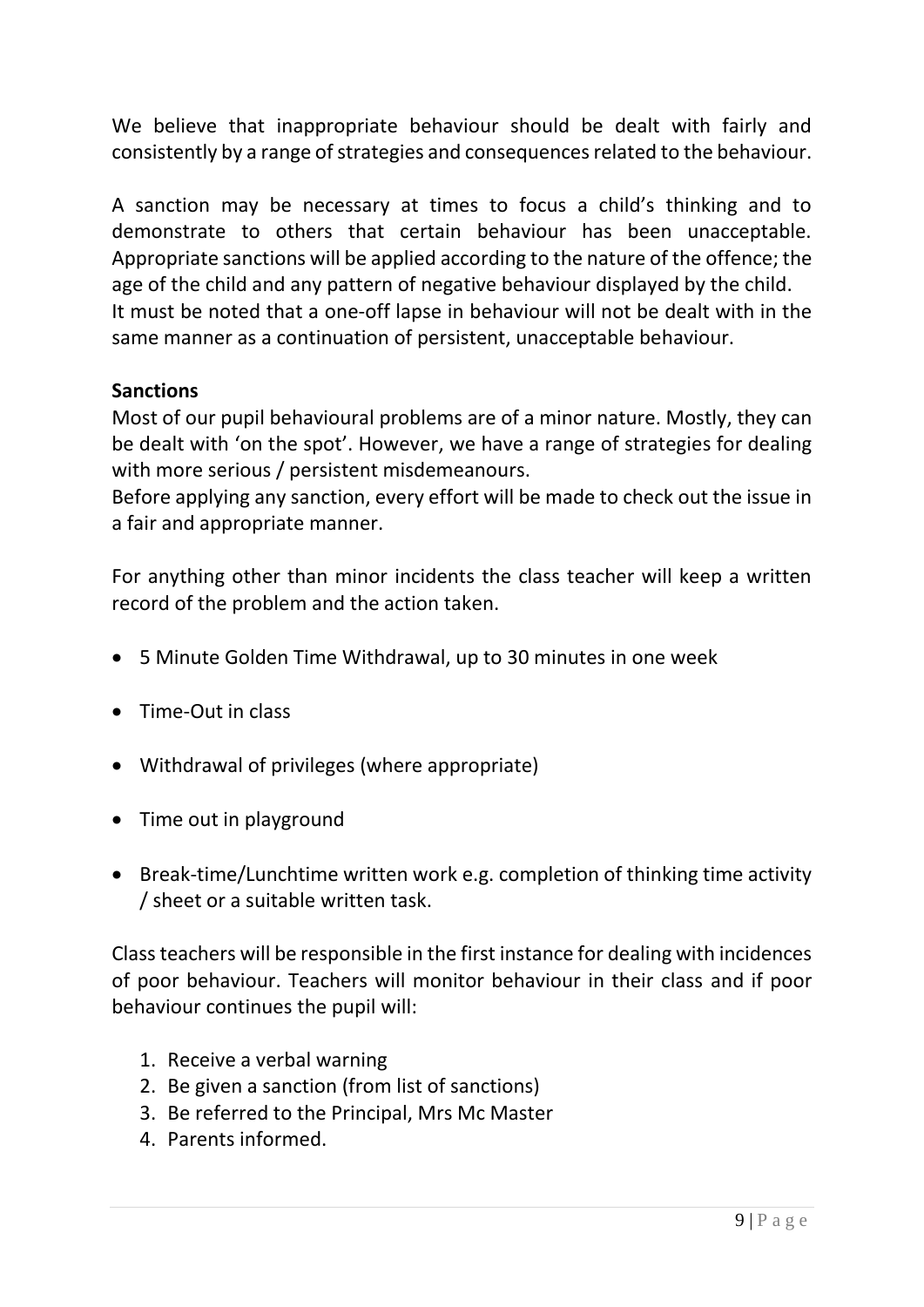In the case of regular behavioural issues parents may be asked to meet the class teacher to discuss strategies to improve the behaviour e.g. home school liaison system.

If behaviour is consistently challenging over an extended period and does not show improvement, it may be necessary to meet with parents and a plan of action drawn up.

This IEP (individual education plan) or IBP (individual behaviour plan) is drawn up in consultation with the class teacher, SENCo and parents. The plan will incorporate actions to be taken at school and at home where necessary. It is important that the school and home work very closely together to ensure that high standards of behaviour are prevalent in the school.

It may also be necessary to enlist the help of outside agencies such as The Educational Psychologist or Behavioural Outreach Support.

### **The following behaviour is regarded by our staff as not being conducive with the learning, safety, welfare and happiness of all in St Brigid's P.S. Tirkane / Bunscoil Naomh Bríd.**

- Physical Assault of any kind
- Persistent disruptive behaviour in class calling out in class, interrupting others and being inattentive when others are contributing to the lesson
- Refusal to follow instructions
- Name calling
- Being unkind or disrespectful to peers, including engaging in any form of bullying.
- Directing abusive language at other pupils or staff
- Defacing, destroying or hiding other pupil's belongings or school property
- Leaving the school premises without permission
- Leaving the classroom without permission